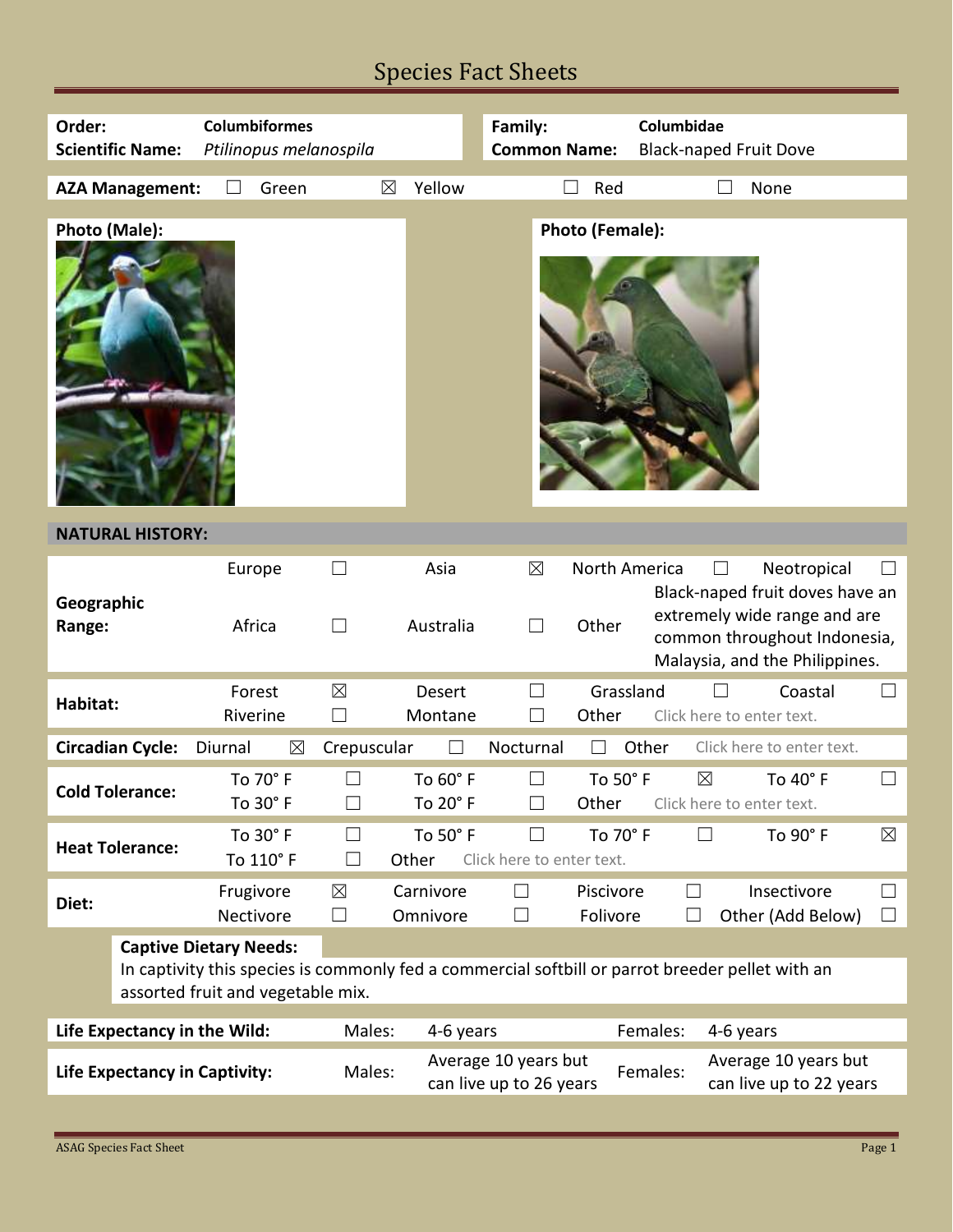# Species Fact Sheets

| <b>BREEDING INFORMATION:</b>                                                                                                                                                                                                                                                    |                                                                                                                                                                                                                                                                                                                        |                  |                                                                                                                                                                                                       |                            |                                   |  |  |  |  |
|---------------------------------------------------------------------------------------------------------------------------------------------------------------------------------------------------------------------------------------------------------------------------------|------------------------------------------------------------------------------------------------------------------------------------------------------------------------------------------------------------------------------------------------------------------------------------------------------------------------|------------------|-------------------------------------------------------------------------------------------------------------------------------------------------------------------------------------------------------|----------------------------|-----------------------------------|--|--|--|--|
| <b>Age at Sexual Maturity:</b>                                                                                                                                                                                                                                                  | Males:<br>As early as 6 months                                                                                                                                                                                                                                                                                         |                  | Females:                                                                                                                                                                                              |                            | As early as 6 months              |  |  |  |  |
| <b>Courtship Displays:</b>                                                                                                                                                                                                                                                      | The black-naped fruit dove twitches its wings and nods its head rapidly up<br>and down during nest display. The male will be observed calling to the<br>female, the male and female will often be observed sitting closely together.                                                                                   |                  |                                                                                                                                                                                                       |                            |                                   |  |  |  |  |
| <b>Nest Site Description:</b>                                                                                                                                                                                                                                                   | In large walk through this species nests 20' in the canopy and consists of<br>broken off leafy branches. In smaller enclosures, this species are commonly<br>given 6"x 6" wire platforms with a 1" edge and are lined with Enka or bar-<br>matting or other suitable material to prevent egg from rolling or breaking. |                  |                                                                                                                                                                                                       |                            |                                   |  |  |  |  |
| <b>Clutch Size, Egg Description:</b>                                                                                                                                                                                                                                            | One single white egg                                                                                                                                                                                                                                                                                                   |                  |                                                                                                                                                                                                       |                            |                                   |  |  |  |  |
| <b>Incubation Period:</b><br>20-21 days                                                                                                                                                                                                                                         |                                                                                                                                                                                                                                                                                                                        |                  | <b>Fledgling Period:</b>                                                                                                                                                                              |                            | As young as 10 days to 14<br>days |  |  |  |  |
| <b>Parental Care:</b><br>Both male and female incubate and care for the young. It has been observed that<br>males will typically incubate during the day time and the female incubates during the<br>night.                                                                     |                                                                                                                                                                                                                                                                                                                        |                  |                                                                                                                                                                                                       |                            |                                   |  |  |  |  |
| <b>Chick Development:</b>                                                                                                                                                                                                                                                       | The black-naped fruit dove chick is completely altricial but develops quickly being<br>fully feathered and capable of flight at 10 days old. It will take 4-6 months for the<br>chick to grow to its adult size and develop its adult plumage.                                                                         |                  |                                                                                                                                                                                                       |                            |                                   |  |  |  |  |
| <b>CAPTIVE HABITAT INFORMATION:</b>                                                                                                                                                                                                                                             |                                                                                                                                                                                                                                                                                                                        |                  |                                                                                                                                                                                                       |                            |                                   |  |  |  |  |
| Social Structure in the Wild:                                                                                                                                                                                                                                                   | Forms monogamous pairs in breeding ranges but can be found in flocks<br>while feeding.                                                                                                                                                                                                                                 |                  |                                                                                                                                                                                                       |                            |                                   |  |  |  |  |
| <b>Social Structure in Captivity:</b>                                                                                                                                                                                                                                           | This species can be kept in pairs or single sex flocks. In large flights multiple<br>pairs can be housed.                                                                                                                                                                                                              |                  |                                                                                                                                                                                                       |                            |                                   |  |  |  |  |
| <b>Minimum Group Size:</b><br>$1 - 2$ pairs                                                                                                                                                                                                                                     |                                                                                                                                                                                                                                                                                                                        |                  |                                                                                                                                                                                                       | <b>Maximum Group Size:</b> | 7 of single sex flock             |  |  |  |  |
| Compatible in<br>Yes<br><b>Mixed Species Exhibits:</b>                                                                                                                                                                                                                          |                                                                                                                                                                                                                                                                                                                        | <b>Comments:</b> | This species does quite well in a mix species exhibit<br>and is a great starter fruit dove species. They are a<br>very calm species and have never been known to<br>cause any issues with cage mates. |                            |                                   |  |  |  |  |
| <b>Optimal Habitat Size:</b><br>They are a very versatile species being able to utilize exhibit space from large free<br>flight exhibits to small 6'x6' exhibits. They seem to breed best in single pair holding<br>cages due where management is focused on only that species. |                                                                                                                                                                                                                                                                                                                        |                  |                                                                                                                                                                                                       |                            |                                   |  |  |  |  |